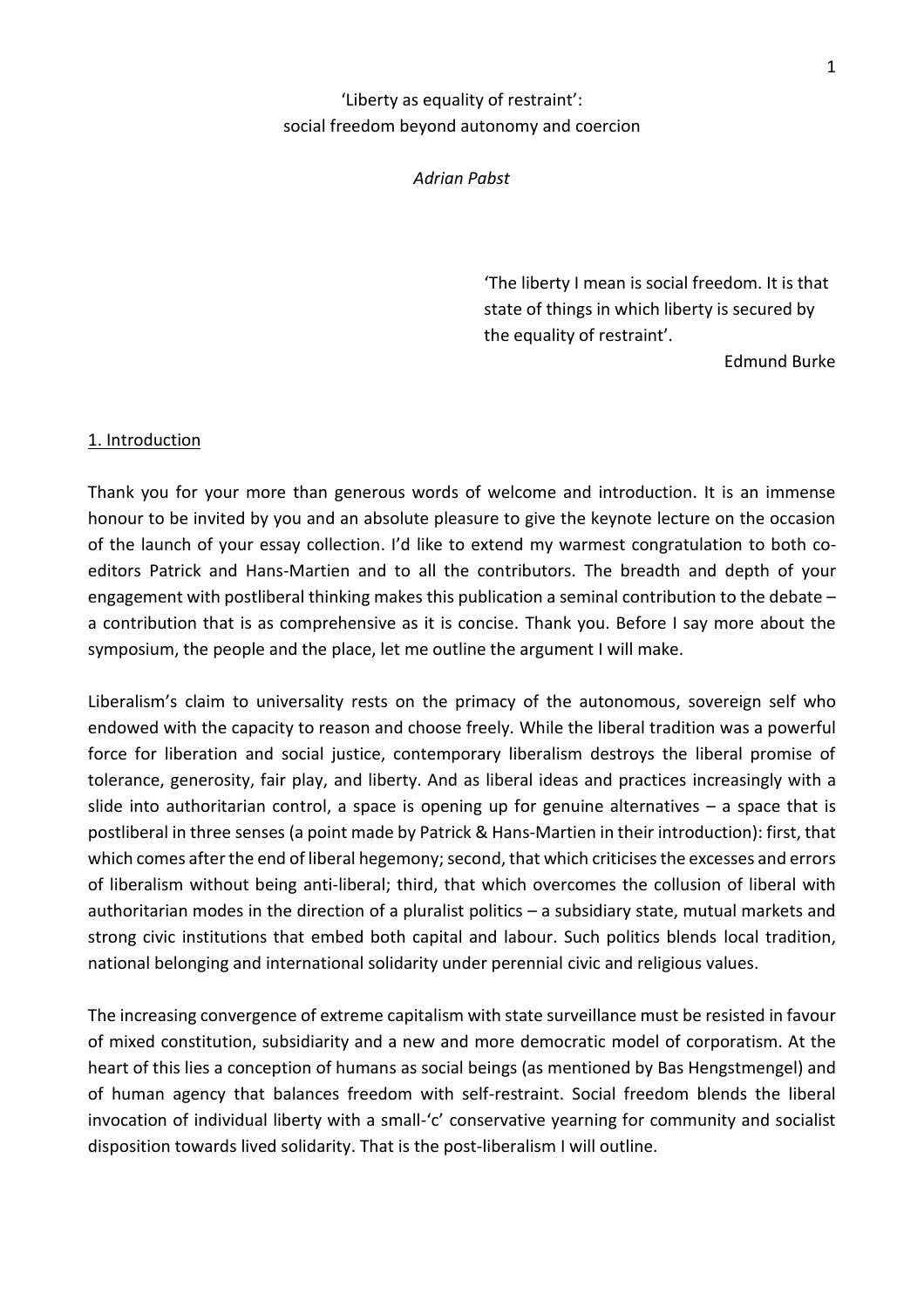#### 2. What post-liberalism is and isn't

At the outset it is worth acknowledging that the term 'post-liberal' is doubly contested. For some, adding the prefix 'post' accords too much importance to that which it aims at overcoming – namely liberalism – and it fail to name alternatives anchored in reality. This criticism has been addressed to philosophers like John Gray and authors like David Goodhart whose position is routinely portrayed as a 'nicer' form of liberalism – more freedom, more tolerance, more true diversity in the face of liberal authoritarianism.

For others, post-liberalism is almost entirely sinister – at best nostalgic of the past and at worst a reactionary roll-back of rights and freedoms in an attempt to restore a pre-modern, neo-medieval vision dominated by imperial and ecclesial power. The fascination with strongmen such as Putin, Trump or Orban reflects this facet of right-wing post-liberalism well: part of their appeal is a blend of national populism with ethno-centric atavism in opposition to cosmopolitan liberalism and multicultural globalism. Part was a more amorphous but nevertheless deeply held view that these strongmen uphold cultural tradition over against liberal decadence – social conservatism over against 'woke' progressivism. As such, the Post-liberal Populist International represents an alliance of nationalists at the heart of a countermovement to the US-led unipolar order.

But to describe these positions as 'post-liberal' is really a misnomer. They are to varying degrees anti-liberal in rejecting the whole of liberalism and trying to undo liberal rights, freedoms and institutions: rolling back minority rights and the rights of immigrants; curtailing the freedom of association of groups deemed anti-patriotic ('foreign agents'); eroding the independence of the judiciary and the press.

But the post-liberalism that these groups advocate is also paradoxically hyper-liberal in that it rests on the same foundational assumptions: the primacy of the individual or of the nation, modelled on the idea of a sovereign individual writ large; the triumph of the central state over all intermediary institutions; the oscillation between freedom and security, individual release and collective control – a conception of individual liberty paradoxically compatible with central coercion.

Liberalism and anti-liberalism converge and collude in complex ways. National populism and other forms of anti-liberal thinking appeal to notions of sovereign will and embrace variants of state capitalism reliant on fiscal dumping and deregulation to attract foreign capital, which is compatible with contemporary liberalism.

And the claim that national populists transcend liberalism by turning 'left on the economy' and 'right on culture' is spurious. Governments with this outlook are mostly variants of state-market power that are economically liberal (as with Keynesian spending) and socially antiliberal (as with Trump and aspects of the Hungarian and Polish governments) – not genuinely postliberal. Behind the simplistic slogan 'left on the economy and right on culture' lurks an admiration for a politics of state control and the rule of strongmen. The ruling parties of Poland and Hungary, which have fostered a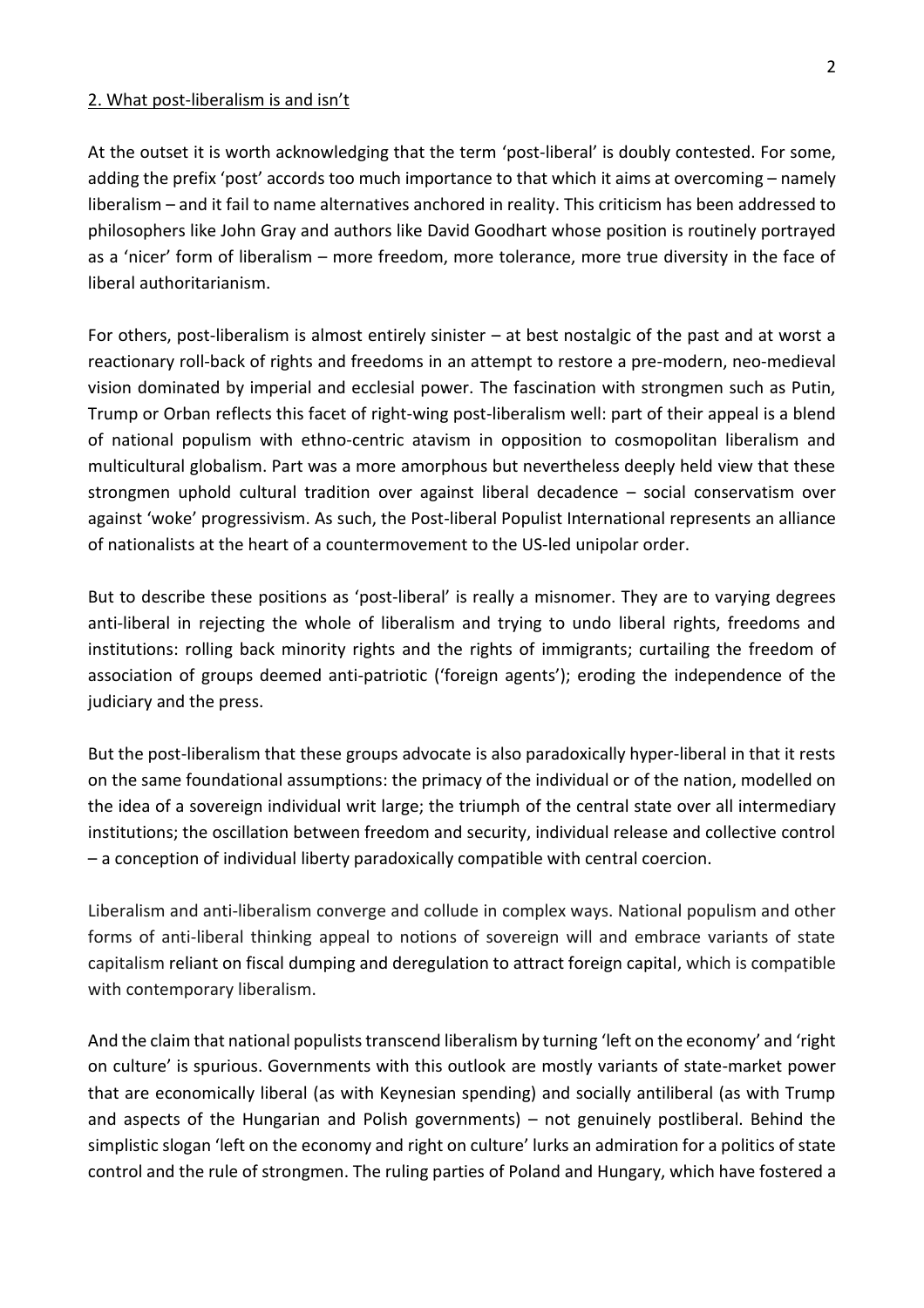climate of impunity for virulent nationalism and anti-Semitism, are not exactly paragons of Christian democracy. As Ringo Ossewaarde has shown in his chapter, this also applies to US Catholic postliberals.

In the UK, the rhetoric of one-nation or national conservatism is a cipher for the free-market fundamentalism of regulatory divergence and global trade deals, combined with social regression and culture wars. What may look postliberal turns out to be a combination of the old and the new right orthodoxies and so is doubly wrong. This is what the populist and now post-pandemic moment brings to the fore. The Brazilian leader Jair Bolsonaro, rather like Trump, combines elements of economic libertarianism with nationalist undertones or even atavistic ethno-centrism.

This may sound antiliberal and it is, but in reality it reinforces a certain underlying liberal logic. First, there is the unmediated will of the individual (Hobbes) or the masses (Rousseau) – or both at once. Second, there is the subordination of any substantive notion of the common good to individual freedoms (Locke) or collective material utility (Bentham) – or again both at once. We have come full circle from liberalism to distorted forms of post-liberalism that are at once ultraliberal in economic terms and antiliberal in social terms. A truly postliberal party or government is yet to emerge.

## 3. The limits of liberal autonomy

Liberal liberty leaves us in an impasse. Since Hobbes and Locke, liberals have championed a conception of freedom as 'negative liberty' – the absence of constraints on individual choice other than the law and private conscience. But since maximal freedom trumps any notion of dignity or the common good, liberalism ends up promoting an empty liberty of endless self-release where will and desire define what makes us human. It is therefore hardly surprising that liberalism is compatible with capitalism and also authoritarianism. As the philosopher Raymond Geuss writes in his forthcoming book *Not Thinking Like a Liberal* (p. xiv), we face a 'total ideology of our era, the conjunction of democracy, liberalism and capitalism'.

First, they champion a form of liberty that is purely negative – a liberty that is "freedom from" any restrictions on our ability to choose how we wish to live, as long as we remain within the law. Initially, this was seen as emancipatory and liberating, helping people out of exploitation, oppression and discrimination. And certainly many minorities and members of majority groups constrained by old cultural conventions or legal barriers – women, ethnic minorities, gays and lesbians, people with disabilities – benefitted from these "freedoms from".

But over time "negative liberty" has now been radicalised to the point where it flips over into the tyranny of individual choice abstracted from any relational constraints of family, community, history, or even nature. An older liberalism of the civil rights movement in the US or the era of Harold Wilson in the UK morphed into unfettered progressivism. This blends the idea of total social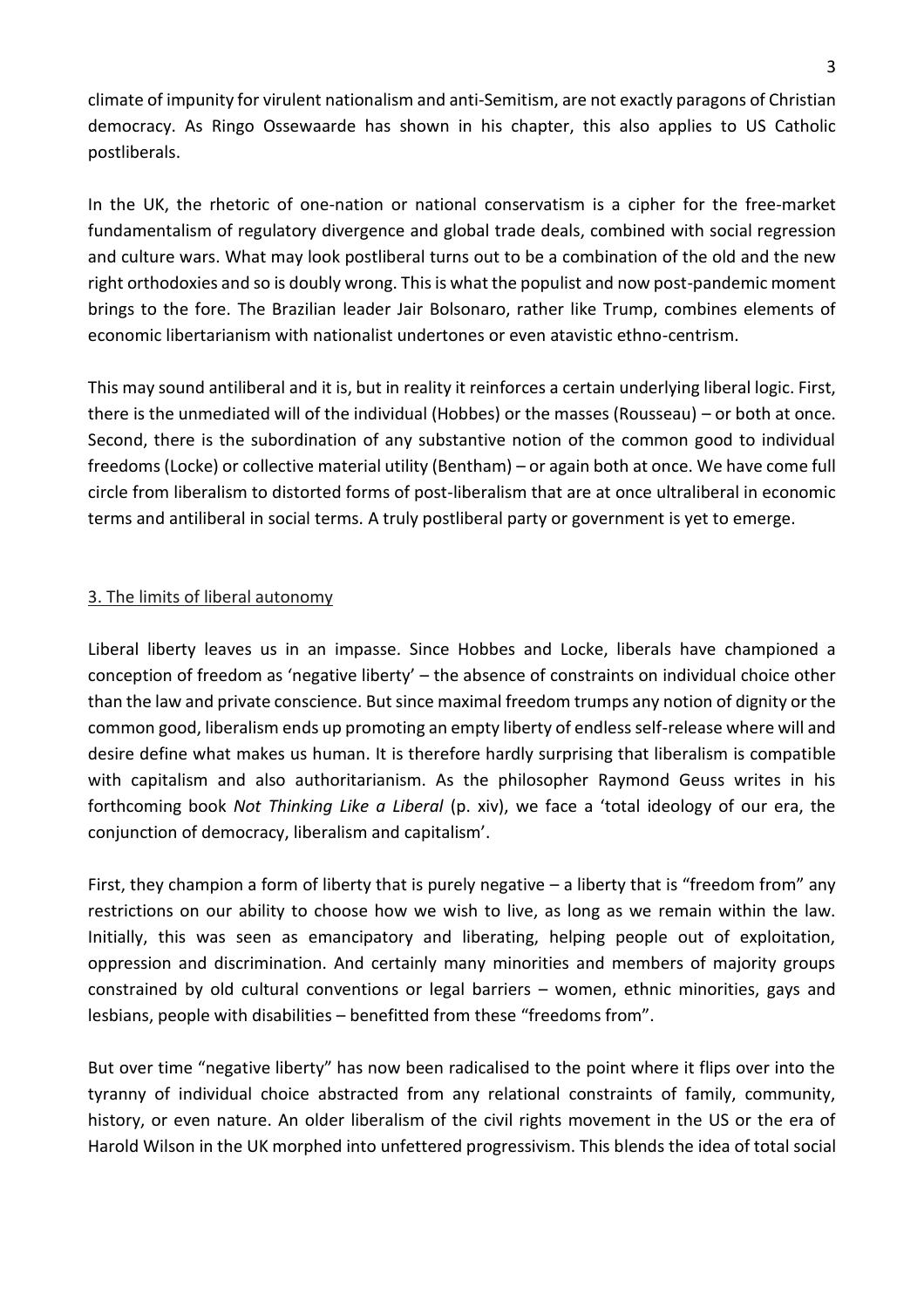equalisation with untrammelled cultural individualism and the reign of the market over all other forms of social organisation – the centre-left and the centre-right since the 1990s.

Moreover, the idea of emancipation became debased to mean liberation not simply from the prejudiced social exclusion of certain groups and from arbitrary inequalities but also from almost all restrictions on individual choice. As the unleashing of choice always involves new restrictions of the choices of some by the choices of others, it leads to new and draconian restrictions on citizens' freedoms – an argument made by Patrick Deneen, as Sophie van Bijsterveld points out. But since rival rights and freedoms collide, power decides, such that contemporary liberalism results in an oscillation between release and control.

This logic underpinned the politics of both the George W. Bush and Obama administration as well as the government led by David Cameron. In the US today, the fusion does not appear as a single force but rather the combined actions of the two parties: the Democrats are not market fundamentalist while the GOP is not "woke," but they constrain the political space such that any policy change that is adopted follows this logic of fusion, even though neither party fully represents both poles. It equates to a position of freedom without fraternity and liberty as individual entitlement without obligations to others. Meanwhile deepening disparities of wealth and power exacerbate social divisions.

At the heart of the progressivist creed lies the worship of individual autonomy. And far from benefitting some of the most marginalised and economically deprived communities, progressives have further marginalised and alienated all those who desire greater communal solidarity – the deep desire for community we witnessed during the first Covid-19 lockdown last Spring.

## 4. Ultraliberal identity

Second, this form of liberalism has given rise to a phenomenon that in some sense is a backlash against it, but in another way intensifies its inner logic: identitarianism. Contemporary identitarianism grows out of ultraprogressive identity politics and elevates all minority norms over majority interests. It is a fusion of elements of revolutionary Marxist thought with cultural egalitarianism and strands in critical race, gender, and queer theory, which undermines free inquiry and free speech on university campuses and beyond. Insofar as it opposes certain individual rights, identitarian ideology is deeply antiliberal. By radicalizing all aspects of social life in a Manichaean way, it slides into a fanaticism that is authoritarian and collectivist: pitting all the oppressed and exploited minorities against their supposedly racist oppressor majorities.

It is both a backlash against ultraprogressivism and an intensification of its inner logic that places ingroups and out-groups in opposition with no possibility of a negotiated compromise. The irony of imposing a uniform view about everything in the name of equality, diversity, and inclusion seems lost on its advocates. Far from upholding tolerance and pluralism, they seek to enforce a single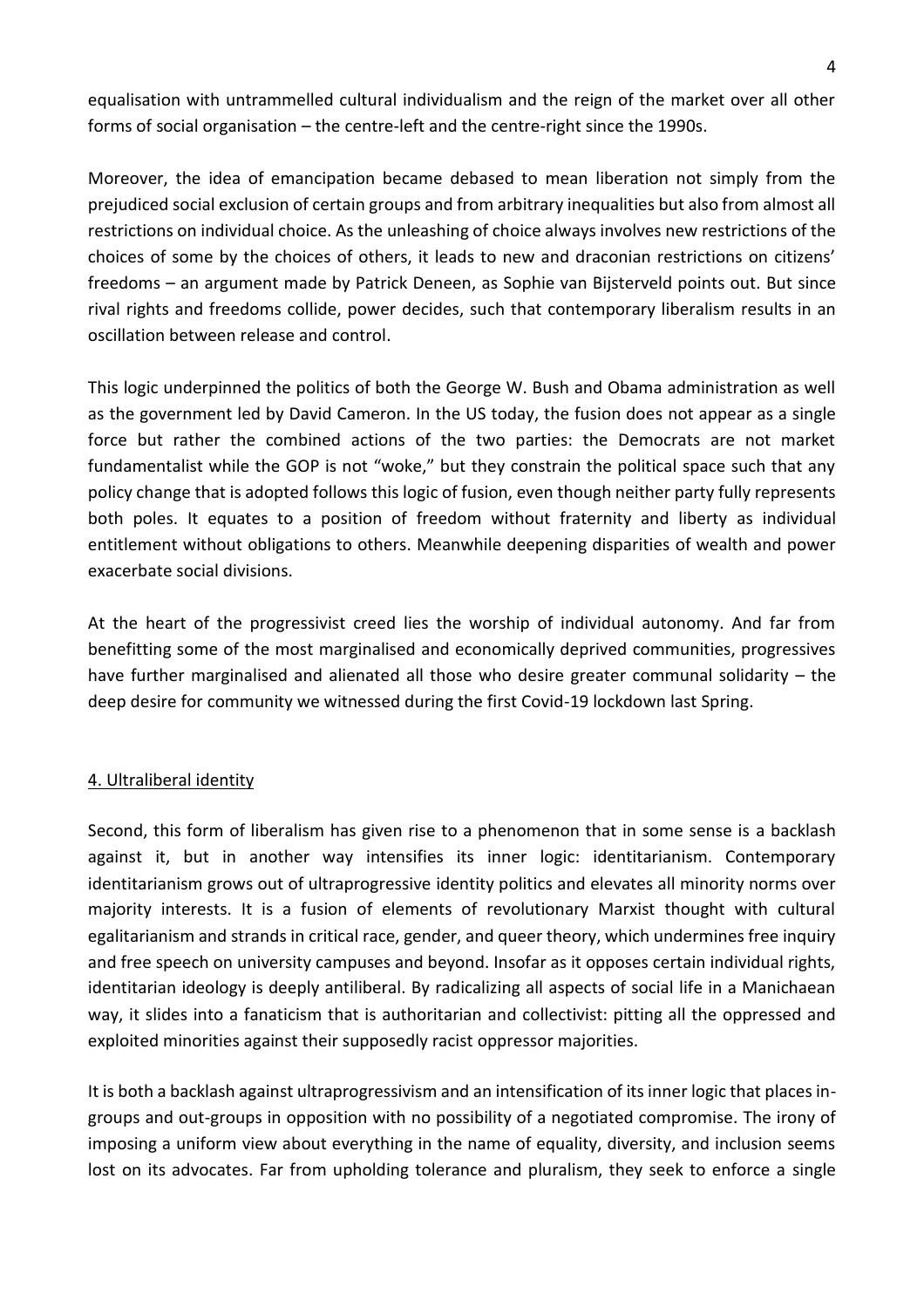worldview based on intimidating and demonizing any opposition. The obsessive self-stylization as the ultimate bulwark against rightwing fascism betokens of an ideological absolutism that is ahistorical, Manichean and gives this politics a rhetorically totalitarian cast.

Worst of all, the will to freedom as liberation from limits on human volition is in reality a will to power of some over others and essentially the strong over the weak. Ultraprogressives and identitarians advance an agenda of introducing new rights to terminate the lives of the older or the suffering, including terminally ill children without any parental involvement. If the unique value of each human person is not upheld, then nothing prevents ending the lives of children and adults deemed to be too ill or too frail. With roots in nineteenth-century eugenics, this social Darwinism now takes on a fascistic form under a new guise. Such a twenty-first century neo-fascism is less politically explicit than the original twentieth-century version, yet perhaps for that reason all the more insidiously effective – more subtle and more sinister both at once.

Liberal liberty as absolute autonomy from any constraints on individual choice paradoxically leads to total unfreedom. As the revolutionary character Shigalyov in Dostoevsky's novel *The Demons* puts it, "Proceeding from unlimited freedom, I end with unlimited despotism". Dostoevsky's dictum is doubly prophetic. He anticipated not only the twentieth-century descent of revolutionary liberation into totalitarian rule but also the twenty-first-century slide from ultraliberalism into increasingly authoritarian control. This is best illustrated by recent attacks on free speech and pluralism, indulgence in groupthink within "safe spaces" to promote ideological uniformity, besides enhanced social engineering based on high-tech surveillance.

### 5. Social freedom

To avert a false choice between autonomy and coercion, we need an alternative account of liberty – one which I would call 'social freedom'. It rests on a new conception of mutual obligation anchored in common culture and a sense of limits. Our first obligation is to respect natural, human and social limits. This emphasis on restraint echoes Burke's conception of 'that state of things in which liberty is secured by equality of restraint' and it is key to limiting vice and human wrongs.<sup>8</sup> Here it is worth quoting Burke at some length:

Men are qualified for civil liberty, in exact proportion to their disposition to put moral chains upon their own appetites; in proportion as their love of justice is above their rapacity; in proportion as their soundness and sobriety of understanding is above their vanity and presumption; in proportion as they are more disposed to listen to the counsels of the wise and good, in preference to the flattery of knaves. Society cannot exist unless a controlling power upon will and appetite be placed somewhere, and the less of it there is within, the more there must be without. It is ordained in the eternal constitution of things, that men of intemperate minds cannot be free. Their passions forge their fetters.9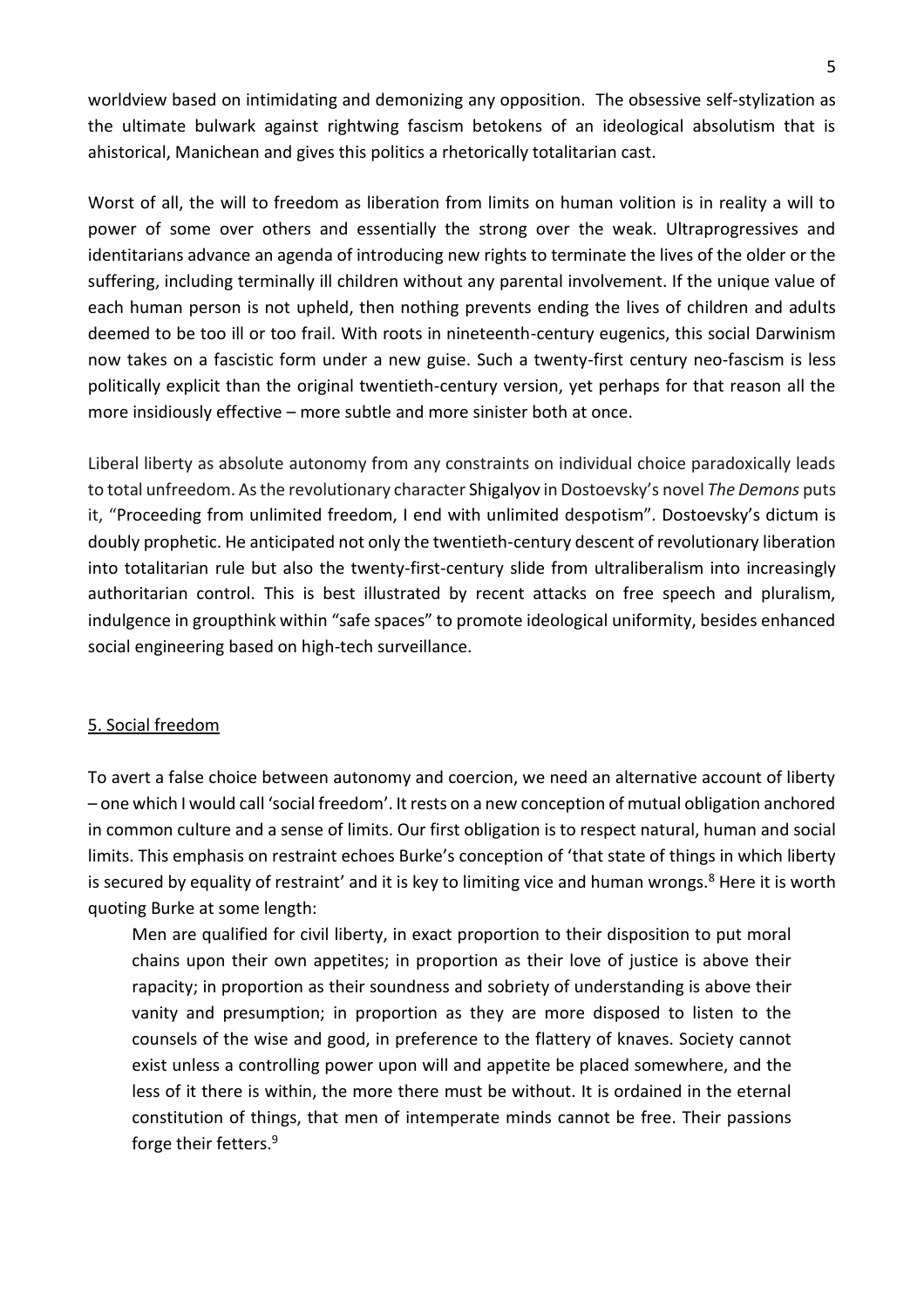The idea of boundless progress violates a popular sense of shared customs and of intrinsic limits on human power to control society, nature and the body. By contrast, true social advancement is the sense of obligation that every generation has to improve its inheritance and pass it on to the next – socially and ecologically.

In our time, this is an argument that has perhaps been best stated by the American social theorist Christopher Lasch, notably in this book *The Revolt of the Elites and the Betrayal of Democracy*. The importance of limits is why Lasch became increasingly opposed to both the New Left and the New Right. During the Reagan years, he rejected the New Right's economic orthodoxy of wealth disparity masquerading as market competition based on supposedly equal opportunity. Rising inequality is both materially damaging and morally corrupting, as it entails the use of political power for private gain and the erosion of Republican virtue along with the hollowing out of the middle class and the collapse of national cohesion (a point made by Marin Terpstra).

Lasch was equally critical of the New Left, holding it responsible for the decline of a common culture under attack from 1960s radicalism and from the progressive movement, which equated its selfserving values with the interests of society as a whole. The writer Ed West summarizes the relevance of Lasch's thought for our present predicament very well:

If there were no common values to hold people together, what was to stop the rich and powerful trampling over the rest of society, cloaking their self-interest in furious selfrighteousness? And so it has come to pass, with the rise of woke capital, an amoral business model in which CEOs make thousands of times more than their lowest earners, all the while distracting attention with support for therapeutic but increasingly extreme politics. It was Lasch who saw more clearly than anyone that the New Left had a symbiotic relationship with the culture of modern corporate capitalism – emphasising choice, therapy, self-actualisation, narcissism and the rejection of limits, not just physical but financial and moral. $^{10}$ 

Lasch anticipated the left's economically liberal turn in the 1990s and the ultraliberal fusion of market fundamentalism with identity politics in the 2010s. As he wrote, 'The revolt of the masses that Ortega feared is no longer a plausible threat. But the revolt of the elites against time-honored traditions of locality, obligation, and restraint may yet unleash a war of all against all.'<sup>16</sup>

As the Hobbesian bellum *omnium contra omnes* now unfolds, a postliberal politics has to combine scepticism with hopefulness: a healthy sceptical attitude towards all utopian projects with their dystopian consequences, while being hopeful that realistic, viable alternatives anchored in the nurturing of social virtue and mutual obligations might emerge – a point that Maarten Neuteboom rightly emphasizes in his contribution. It is what we owe ourselves and our generations. And here I would be curious to learn more about Dutch thinkers such as Kohnstamm (as Ronald van Raak has suggested) or Kuyper – or the work of the American constitutionalist Michael Paulsen (as argued by Hans-Martien). Not to forget how to rethink international solidarity without sliding into a violent order – a danger to which Menno Kamminga alerts us.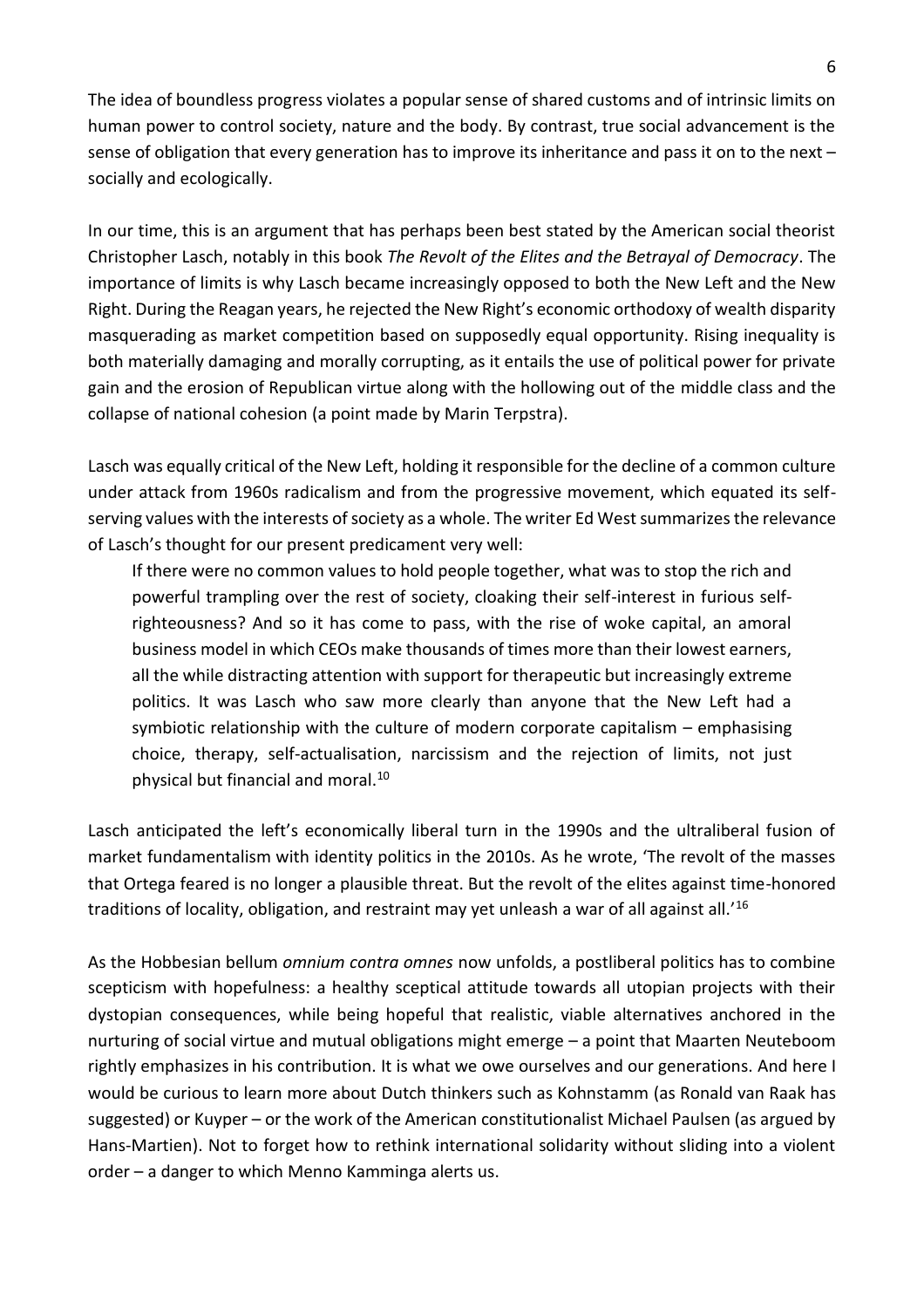The bonds of family and friends, the givenness of our biological selves, the constraints of law, custom and faith, as well as our obligations to one another, all confer limits on personal autonomy. But they are also rich sources of relational meaning and dignity. A plural search for shared meaning defines the space for postliberal politics. So even in times of social fragmentation and political polarization, the good life is a realistic ideal because it reflects the popular desire for relationships that balance individual fulfilment with mutual flourishing. My well-being is inextricably intertwined with yours, just like the equality of all depends on the dignified treatment of each.

This is only unrealistic as long as we remain wedded to the dominant assumptions. If, however, we embrace the actually realistic perspective of mutual benefit, then the public realm is conceivably able to tolerate legitimate moral differences and will not turn them into conflicts which can no longer be settled by reasonable compromise. All this requires good government and a politics that starts with shared interests rather than divisive values – reconciling the estranged interests of capital and labour, young and old, urban and rural/coastal, the university educated & those who are not. Some of the building blocks for a postliberal politics are community, state and religion (as Patrick argues in his chapter), besides the dignity of work, family and friends and a fusion of patriotism with internationalism.

## 6. Gift, friendship, people, place

In the final part of my lecture, let me say that today's event encapsulates the best of post-liberalism. At the heart of a vibrant society in which people can flourish lies the practice of gift exchange – the ceaseless giving, receiving, and returning of gifts. You have given me the gift of your invitation and of your book, which I have received with enormous gratitude and which I hope I was able to return with the gift of my lecture – but that is of course for you all to judge!

Since every act and every speech act is a gift, our symposium is a microcosm of the macrocosm that is the building of a shared society. In the wake of Marcel Mauss and his disciples Alain Caillé and Jacques Godbout, we can conceptualise society as a spiral paradox whereby the giving of gifts halfexpects but cannot compel a return gift. This is the very fabric of all human society. It is a political, an economic and a social fabric at all once.

Society as gift exchange also reminds us that politics is about friendship, indeed *is* friendship. If individually and together we could act with more receptive gratitude, more communicated generosity, and in such a way that in turn opens up the possibility of trust and further self-giving on the part of others, then our present politics would be less polarised and 'more in common', reconciling estranged interest in pursuit of the public good.

To act in this manner is virtuous, and you will not be surprised to hear me say that virtue and gift are inseparable: virtue is sustained only through an honourable 'seeming to be virtuous' as well as having the inwardly right intention. Deeds must be publicly enacted and so *offered*, and the highest